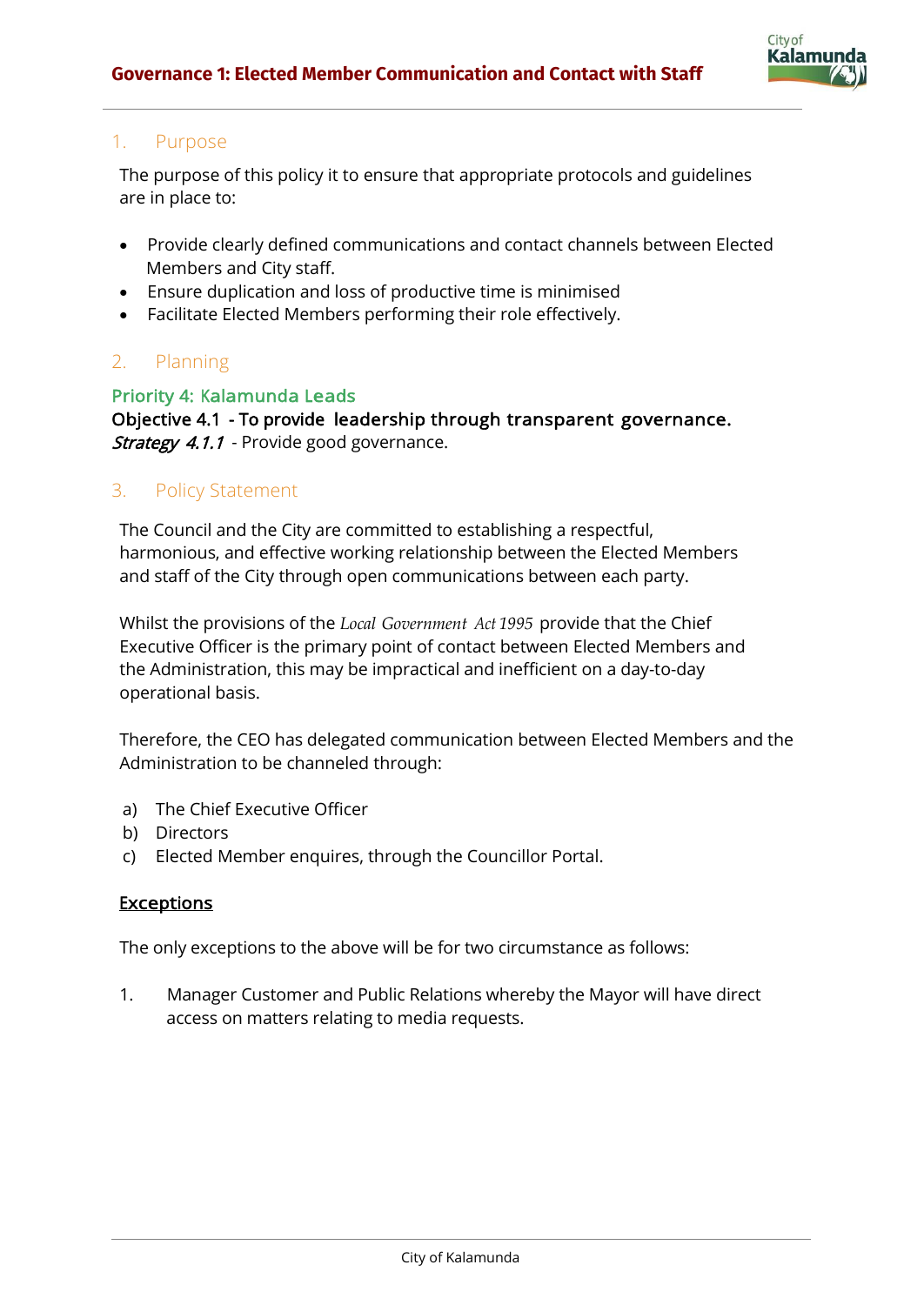2. Governance Advisor – If the matter relates to a complaint of general behavior against another Councillor this matter is directed to the Governance Advisor in accordance with Council's adopted Complaints Procedure.

Direct Contact with any other staff member must be approved by the CEO, or Director upon request.

# Email Contact

All emails to all officers must have the relevant Director or the CEO copied into that email.

# Telephone Contact

In the case of telephone calls all officers will file note the call and send a copy confirming the discussion and copying in their relevant Director or the CEO.

Where the request entails the use of City resources (human or physical), to an extent that the Director believes it may impact on the effective management or day to day activities of the Directorate, the request is to be referred to the Chief Executive Officer for determination.

If Elected Members wish to have a matter dealt with confidentially, they should forward that directly to the Chief Executive Officer by email.

In all instances, if the Chief Executive Officer is unable to resolve the request, the matter will be referred to Council for determination.

The Elected Member's Code of Conduct provides further guidelines for Elected Members,

their role within the City, and how to efficiently interact with Administration

#### 4. Detail

#### 4.1 Elected Member has a confidential request

- a) The Elected Member wishes to have their request addressed confidentially; they should forward the request directly to the CEO by email. The request should state why the request is confidential.
- b) When the matter is confidential the CEO will respond directly to the Elected Member within 5 working days.
- c) If the matter is determined NOT to be confidential, the CEO will advise the Elected Member of that outcome.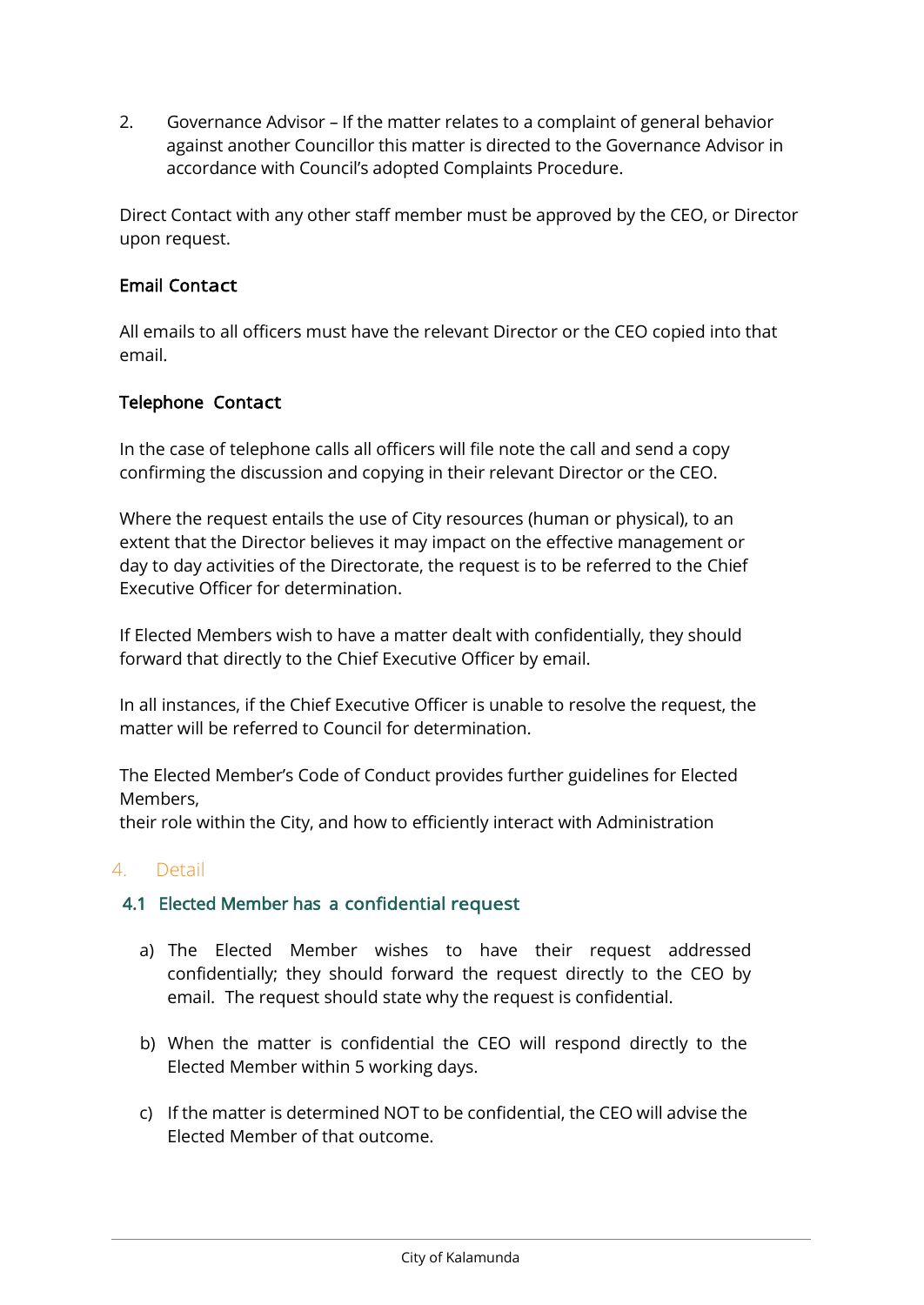d) If the matter involves issues relating to other Elected Members, the CEO will advise the Elected Member that the Mayor will need to be informed as they are responsible for Elected Members.

# 4.2 Elected Member lodges a request

- a) The Elected Member lodges their request to the CEO or Director, or through the Councillor Portal.
- b) If a request is received by the CEO or Director, it is then recorded in the Councillor Portal.
- c) The Council Support Officer provides email notifications to that Elected Member and advises the relevant Director, of the request
- d) If the request is easily resolved, the Elected Member and other interested persons will receive a response from the Chief Executive Officer or the relevant Director.
- e) Matters raised by Councillors that are relatively simple and not of concern to others will be responded only to the Councillor. If the Director or CEO considers that the matter raised by the Councillor is relevant to all Councillors in the ward of the Councillor raising the request, the reply will be given to all Councillors in that Ward for their information. Similarly, if the Director or CEO considers that the matter is relevant to all Councillors, the reply will be given to all Councillors. Councillors who do not wish other Councillors to be aware of the request shall follow the process outlined in Clause 3.1 above.
- f) If the request requires more than 5 working days to resolve, the Director will advise the Elected Member and other interested persons of the process to resolve this matter. Updates will be provided at regular intervals by Administration until the matter is resolved.
- g) When the matter is resolved it will be closed on the Councillor Portal by the Council Support Officer.

# 5. Community Consultation

This Policy is internally focused upon the Council and the Administration and hence is not required to undergo public consolation.

# 6. Governance

This Policy will be enforced through Council's complaint procedures for behavioral breaches. The Governance Advisor will raise the complaint for the complaints committee to assess.